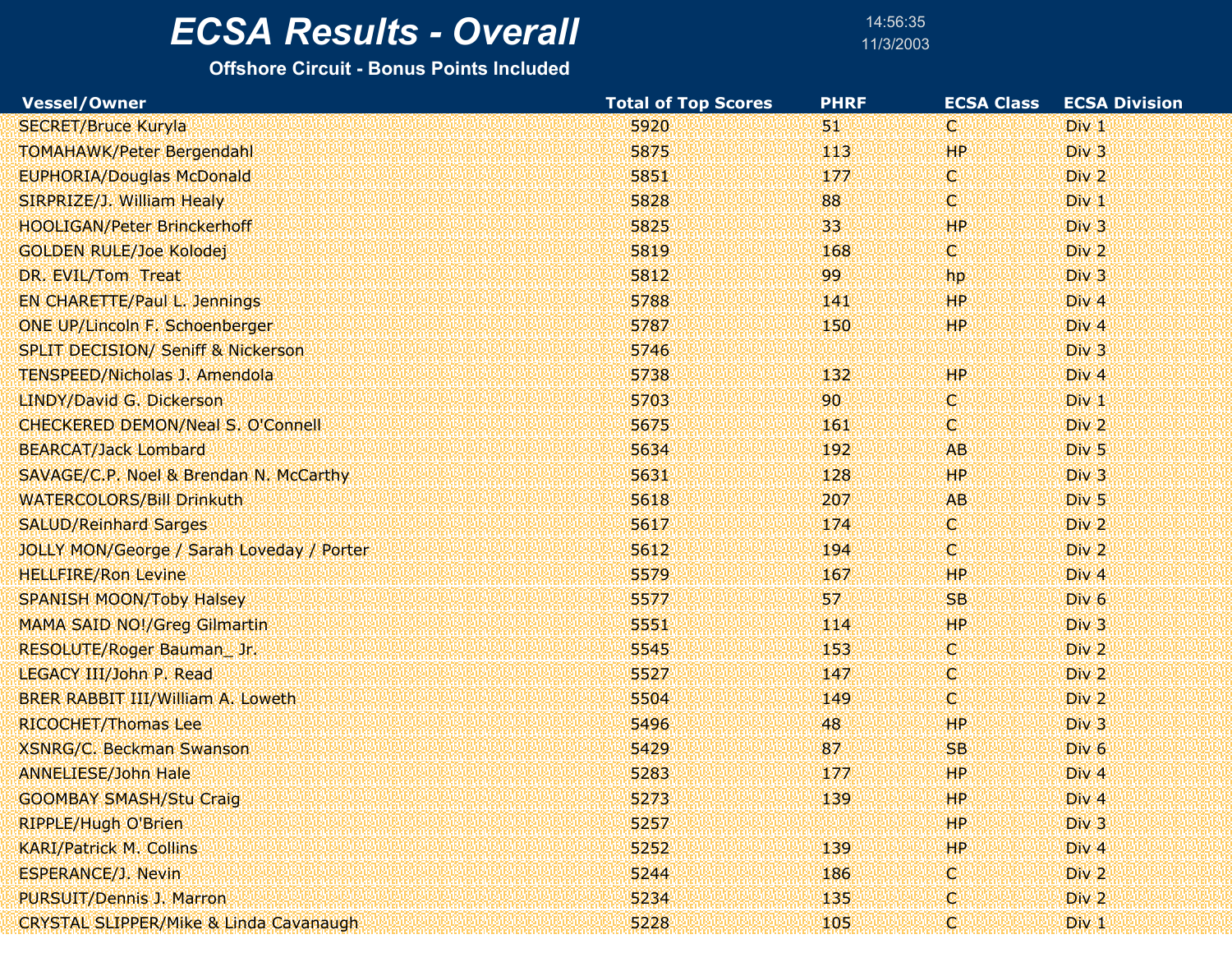14:56:3511/3/2003

| <b>Vessel/Owner</b>                   | <b>Total of Top Scores</b> | <b>PHRF</b> | <b>ECSA Class</b> | <b>ECSA Division</b> |  |
|---------------------------------------|----------------------------|-------------|-------------------|----------------------|--|
| RELENTLESS/kevin horrigan             | 5190                       | 81          | <b>SB</b>         | Div <sub>6</sub>     |  |
| <b>WINDSHEAR/David C. Gilmore</b>     | 5179                       | 135         | <b>HP</b>         | Div <sub>4</sub>     |  |
| <b>MENTOR/Mark Kondracky</b>          | 5178                       | 211         | C.                | Div 2                |  |
| <b>NUNNEHI/Mark Dixon</b>             | 5176                       | 135         | HP.               | Div 4                |  |
| <b>SNOW BIRD/Paul von Maffei</b>      | 5164                       | 75          | <b>HP</b>         | Div 3                |  |
| FURY/Ray J. Gincavage                 | 5143                       | 50          | C.                | $Div_1$              |  |
| GO DOG GO/                            | 5091                       | 45          | SB.               | Div <sub>6</sub>     |  |
| PREMIUM/ROBERT AUSTIN-LAFRANCE        | 5068                       | 128         | <b>HP</b>         | Div 3                |  |
| <b>SAGACIOUS/Robert B. Geary</b>      | 4964                       | 99          | C)                | $Div_1$              |  |
| SE THERIN/Richard W. Magner           | 4951                       | 273         | AB                | Div <sub>5</sub>     |  |
| <b>QUANTUM LEAP/Patrick B. Dillon</b> | 4943                       | 90          | <b>SB</b>         | Div <sub>6</sub>     |  |
| <b>BAGATELLE/Thomas Doyle</b>         | 4831                       | 9.          | HP                | Div 3                |  |
| <b>BANCHEE/Shawn Ensor</b>            | 4805                       | 119         | K.                | Div <sub>1</sub>     |  |
| PETARD/William A. Lieber              | 4801                       | 138         | 'Q.               | Div 7                |  |
| MELTEMI/Gene J. Festa                 | 4777                       | 99          | V.                | $Div_1$              |  |
| <b>AQUILO/Manfred G. Noack</b>        | 4757                       | 167         | V.                | Div <sub>2</sub>     |  |
| <b>CAPRICORN/Judith C. Gibbs</b>      | 4751                       | 153         | 'C)               | Div 7                |  |
| COLD DUCK/John A. Tracy               | 4720                       | 144         | HР                | Div 4                |  |
| <b>WITCHCRAFT/John Crissey</b>        | 4712                       | 186         | .C)               | Div 8                |  |
| DREAM CATCHER/Richard P. Scavotto     | 4708                       | 148         | C.                | Div 2                |  |
| MAST TRANSIT II/David A. Kelly        | 4695                       | 147         | HР                | Div 7                |  |
| <b>ABRAXAS/Adam M. Walsh</b>          | 4683                       | 45.         | C)                | Div 3                |  |
| XLR8/Bradford J. Porter               | 4673                       | 96          | <b>SB</b>         | Div <sub>6</sub>     |  |
| <b>KITE/Paul Connor</b>               | 4635                       |             | V.                | $Div_1$              |  |
| <b>CURLEW/Mark Andrews</b>            | 4599                       | 159         | V.                | Div <sub>2</sub>     |  |
| <b>SLINGSHOT/Dennis Dawid</b>         | 4564                       | 66          | 'Q.               | Div 1                |  |
| <b>FASCINATION/James D. Francis</b>   | 4554                       | 193         | c                 | Div 8                |  |
| LOONEY TUNES/Carl D. Fast             | 4550                       | 123         | HP.               | Div 3                |  |
| STARCHASER/Richard T. Steinhilber     | 4550                       | 175         | C.                | Div <sub>8</sub>     |  |
| <b>JUST FRIENDS/Ed Purcell</b>        | 4521                       | 216         | AB.               | Div <sub>5</sub>     |  |
| <b>CALIENTE/Joel Z. Green</b>         | 4517                       | 45.         | HP.               | Div 3                |  |
| WOLVERINE/David L. Nauber             | 4457                       | 440         | C.                | Div 1                |  |
| VIB/James F. Barrett_Jr.              | 4434                       | 116         | Ç                 | Div 7                |  |
|                                       |                            |             |                   |                      |  |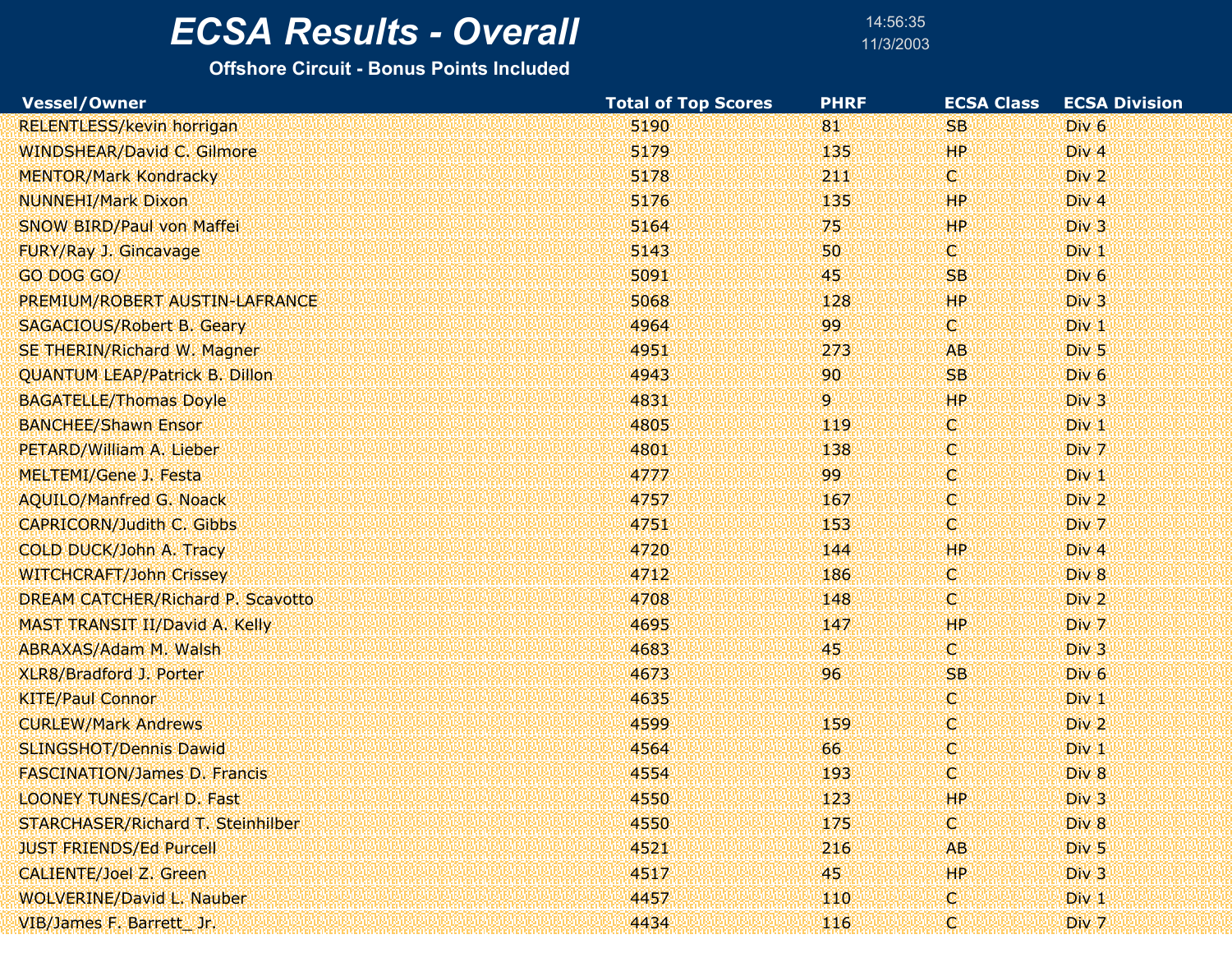14:56:3511/3/2003

| Vessel/Owner                             | <b>Total of Top Scores</b> | <b>PHRF</b> | <b>ECSA Class</b> | <b>ECSA Division</b>          |
|------------------------------------------|----------------------------|-------------|-------------------|-------------------------------|
| SEAQUESTER/Michael E. Passero            | 4427                       | 159         | КW                | Div 7                         |
| <b>ORION/Rick Pettit</b>                 | 4317                       | 171         | X.                | Div 8                         |
| <b>INTREPID/Sean Saslo</b>               | 4298                       | 100         | ₩                 | Div 7                         |
| IRISH LADY/William J. St. John Jr.       | 4226                       | 215         | W                 | Div 8                         |
| XAPISMA/Robert I. Welsh_Jr.              | 4209                       | 184         | <b>AB</b>         | Div <sub>5</sub>              |
| <b>EVERGREEN/Don Broderick</b>           | 4144                       | 201         | ю                 | Div 8                         |
| <b>VALIANT/Robert E. Bunger</b>          | 4090                       | 183         | AB.               | Div <sub>5</sub>              |
| COYOTE/David R. Arklander                | 3940                       | 120         | <b>HP</b>         | Div <sub>3</sub>              |
| <b>SECOND DRAFT/Douglas H. Peacock</b>   | 3859                       | 118         | ю                 | $Div_1$                       |
| <b>SLAINTE/George McCarthy</b>           | 3743                       | 93          | <b>HP</b>         | Div 3                         |
| SHOWDOWN/Bijan Rasadi                    | 3739                       | 113         | <b>HP</b>         | Div <sub>3</sub>              |
| <b>ARROW/Bruce Lockwood</b>              | 3655                       | 99          | ЖŊ                | Div 7                         |
| <b>WAVEWALKER/David Walker</b>           | 3644                       | 138         | <b>HP</b>         | Div <sub>4</sub>              |
| MISTY/Fred A. Allardyce                  | 3600                       | 84          | V.                | Div <sub>1</sub>              |
| PARK PLACE/Richard A. Mentelos           | 3546                       | 153         | W.                | Div 2                         |
| <b>ROGUE/Seville Simonds</b>             | 3519                       | 126         | AB <sup>®</sup>   | Div <sub>5</sub>              |
| WOODY/Lawrence H. Hennessy               | 3511                       | 81          | HP.               | Div <sub>3</sub>              |
| <b>KRISTINA/Roy N. Guile</b>             | 3499                       | 202         | W.                | Div 8                         |
| <b>FAIR WIND/Hunt Foster</b>             | 3484                       | 186         | X.                | Div 8                         |
| <b>REVERY/Bill Gunther</b>               | 3478                       | 90          | V.                | Div <sub>1</sub>              |
| <b>BRYAN STATION/J. Douglas Craig</b>    | 3466                       | 169         | O.                | D <sub>I</sub> v <sub>7</sub> |
| <b>BRIALLIANT DISGUISE/Michael Lebov</b> | 3440                       | 128         | <b>HP</b>         | Div 3                         |
| <b>WAHOO/Philip Dickey</b>               | 3410                       | 18          | HP.               | Div <sub>3</sub>              |
| PIPER TOO/Robert J. Almeida              | 3390                       | 177         | <b>AB</b>         | Div 5                         |
| <b>TYNAJE/Peter C. Ross</b>              | 3352                       | 143         | AB.               | Div 5                         |
| <b>EN CHARETTE/Ron Noe</b>               | 3327                       | 75          | <b>HP</b>         | Div 3                         |
| <b>FIREFLY/James Gregory</b>             | 3168                       | 180         | HР                | Div 4                         |
| <b>TICKER/Milan Bartek</b>               | 3115                       | 84          |                   | Div 1                         |
| <b>DREAMLAND EXPRESS/Mark Belsky</b>     | 3109                       | 114         | SB.               | Div <sub>6</sub>              |
| <b>FACTORY GIRL/William G. Canning</b>   | 2859                       | 127         | HР                | Div <sub>3</sub>              |
| <b>SPECTRE/Brian Prinz</b>               | 2812                       | 123         | XV.               | Div <sub>1</sub>              |
| <b>WHAT'S NEXT/Ken Grey</b>              | 2771                       | 156         | X.                | Div 7                         |
| <b>MUDSLIDE/Jack Scaduto</b>             | 2754                       | 147         | НP                | Div 4                         |
|                                          |                            |             |                   |                               |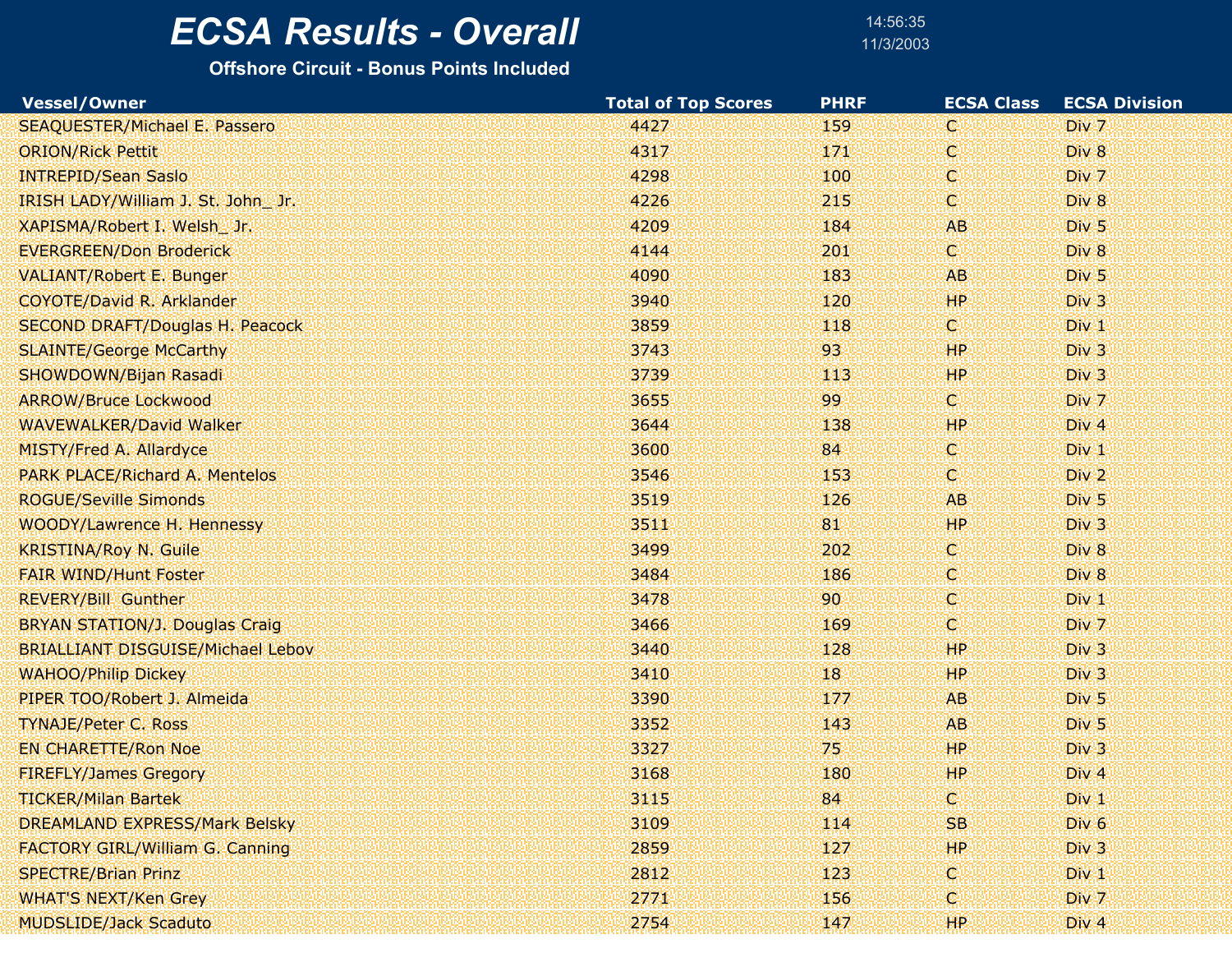# $\overline{ECSA}$  Results - Overall

**Offshore Circuit - Bonus Points Included**

14:56:3511/3/2003

| <b>Vessel/Owner</b>                     | <b>Total of Top Scores</b> | <b>PHRF</b> | <b>ECSA Class</b> | <b>ECSA Division</b> |
|-----------------------------------------|----------------------------|-------------|-------------------|----------------------|
| <b>HORNET/Bob McLellan</b>              | 2658                       | 158         | C.                | Div 7                |
| PRISM/Joel W. Mangini                   | 2606                       | 195         | C.                | Div 8                |
| SILVER BULLET/Clifford R. Banthin       | 2605                       | 144         | HР                | Div 7                |
| <b>CELEBRATION/Jeffrey W. Going</b>     | 2577                       | 248         | <b>AB</b>         | Div <sub>5</sub>     |
| <b>EUPHORIA/Alan Skinner</b>            | 2557                       | 114         | C.                | Div 1                |
| <b>SERENITY/Spencer A. Kloter</b>       | 2496                       |             |                   | Div <sub>2</sub>     |
| <b>MORE MAGIC/James MORMILE</b>         | 2496                       | 113         | C.                | Div 1                |
| <b>SCHOCK THERAPY/Jeffrey D. Stuart</b> | 2487                       | WZ          | C.                | Div 1                |
| SANIBEL/Gerry H. Keeler                 | 2482                       | 212         | AB                | Div 5                |
| JEZEBEL/Wayne Morse                     | 2459                       | 75          | <b>HP</b>         | Div 3                |
| <b>WINGS/Jack Rodgers</b>               | 2458                       | 128         | <b>HP</b>         | Div 3                |
| <b>DEFIANT/Matt Champney</b>            | 2405                       | 132         | C.                | Div 1                |
| SISU/Lochlin Syme                       | 2373                       | 231         | <b>AB</b>         | Div <sub>5</sub>     |
| <b>AUDACIOUS/Robert S. Farnum</b>       | 2336                       | 147         | <b>HP</b>         | Div 4                |
| LIGHT FANTASTIC/Sylvan R. Shemitz       | 2272                       | 114         | C.                | Div 1                |
| <b>MAYBE/Chris Field</b>                | 1959                       | 471         | <b>HP</b>         | Div <sub>4</sub>     |
| RUSTY-NAIL/Clifford H. Fisher           | 1931                       | 174         | C.                | Div <sub>2</sub>     |
| <b>SHOCKWAVE/Moise Solomon</b>          | 1919                       | 171         | HР                | Div 4                |
| PATRIOT/A.P. HALSEY                     | 1911                       |             |                   | Div 7                |
| DRAGONFLY/Skip Young                    | 1910                       |             |                   | Div 1                |
| CUP/Gerald C. Shea                      | 1905                       | 87          | HP                | Div 3                |
| <b>SANTARELLA/James P. Scalise</b>      | 1902                       | 113         | ¢                 | Div 1                |
| FIREBALL/Don & Bob Kern                 | 1881                       |             |                   | Div 4                |
| <b>MAIN SHEET/ PLUNKETT</b>             | 1857                       |             |                   | Div 1                |
| <b>ZORRO/Jim Nichols</b>                | 1844                       | 74          | <b>HP</b>         | Div 3                |
| <b>GINGER SNAP/Len Mierzejewski</b>     | 1839                       | 189         | C.                | Div <sub>2</sub>     |
| <b>ON CUE/Charles Storrow</b>           | 1816                       | 290         | <b>AB</b>         | Div 8                |
| <b>MODERATION/George Ferguson</b>       | 1802                       |             |                   | Div 3                |
| <b>LEDA/David Seligson</b>              | 1796                       | 257         | C.                | Div 8                |
| <b>BAD DOG/BILL MORTENSEN</b>           | 1782                       | 171         | HP                | Div 4                |
| <b>TWENTYSOMETHING/Chris Daniels</b>    | 1748                       | 443         | <b>HP</b>         | Div <sub>3</sub>     |
| <b>MADCAP VII/Daniel A. Bullard</b>     | 1726                       | 140         | C.                | Div 2                |
| <b>BALANCE/Jim Ohlheiser</b>            | 1722                       | 84          | <b>HP</b>         | Div 3                |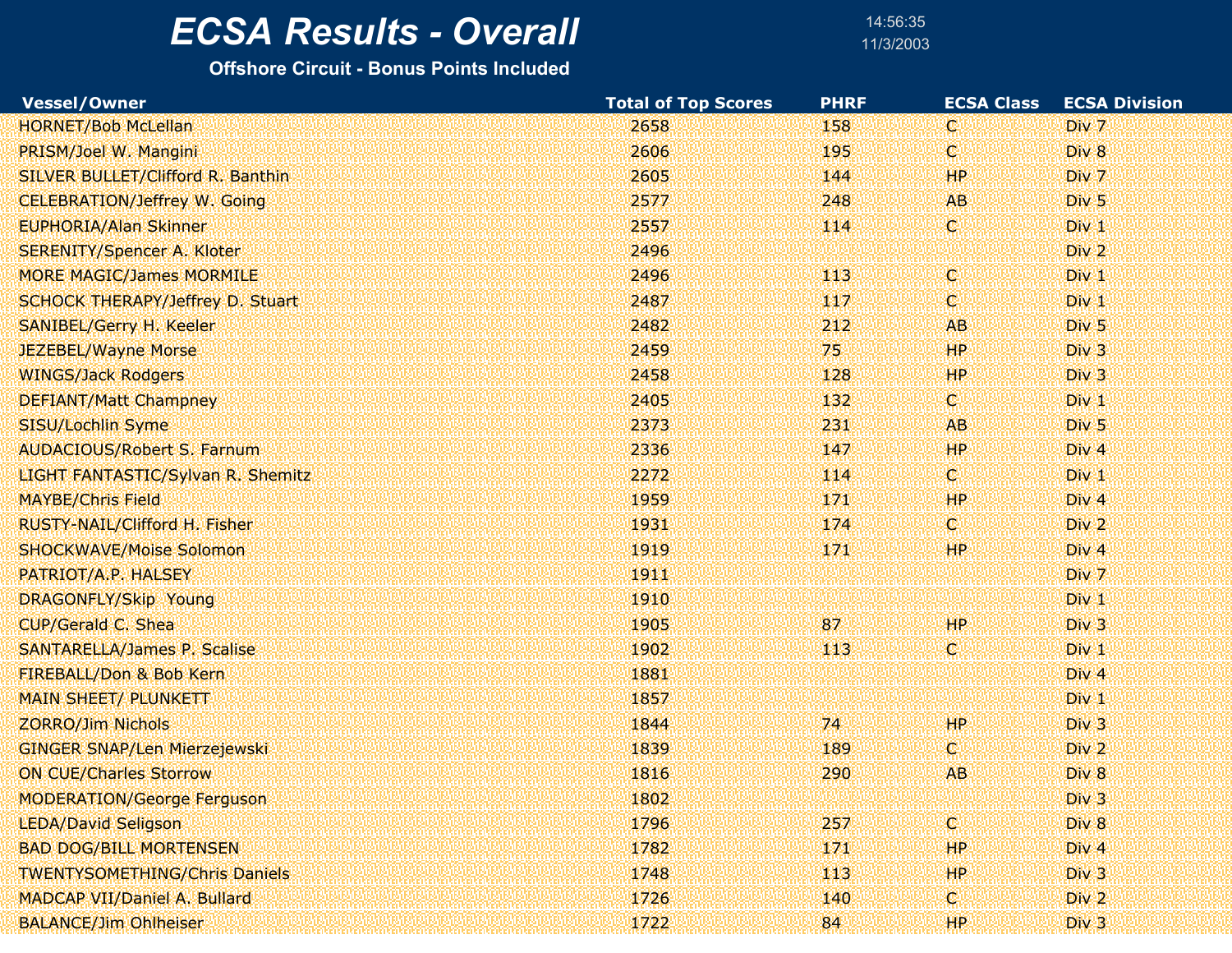14:56:3511/3/2003

| Vessel/Owner                           | <b>Total of Top Scores</b> | <b>PHRF</b> | <b>ECSA Class</b> | <b>ECSA Division</b> |
|----------------------------------------|----------------------------|-------------|-------------------|----------------------|
| <b>ANIMATION/J WALSER</b>              | 1681                       | 120         | <b>HP</b>         | Div <sub>3</sub>     |
| <b>FALCON/Charles Stoddard</b>         | 1658                       |             |                   | Div 4                |
| NIGHTHAWK/Chris McLaughlin             | 1638                       | 39          | W.                | $Div_1$              |
| MAGIC III/William H. Miller            | 1629                       | 169         | V.                | Div 7                |
| <b>SURPRISE!/William Cronin</b>        | 1629                       | 144         | HР                | Div 4                |
| <b>FLATLINE/Jason Swan</b>             | 1623                       | 171         | HP                | Div 4                |
| PEREGRINE/Bill Kuczynski               | 1569                       | 155         | O.                | Div 7                |
| <b>TUMULT 2/Bill Litke</b>             | 1550                       | 210         | C.                | Div <sub>2</sub>     |
| SCOOCHTOO/Arthur Andrea                | 1537                       | 222         | V.                | Div 8                |
| <b>TEN SPEED/Rory Scully</b>           | 1520                       | 171         | <b>HP</b>         | Div 4                |
| <b>DULCINEA/Robert Wyllie</b>          | 1500                       | 213         | 'C)               | Div <sub>2</sub>     |
| J'AI TU/Gary Bennett                   | 1500                       | 75          | HP                | Div 3                |
| <b>TRUE BLUE/Richard B. Lind</b>       | 1500                       | 159         | O.                | Div 7                |
| <b>HOT FUDGE/Richard A. Glassman</b>   | 980                        | 184         | 'Q.               | Div 8                |
| <b>GANG WAY/Edward S. Becker</b>       | 966                        | 171         | <b>HP</b>         | Div 4                |
| <b>INTUITION/John Kittel</b>           | 966                        |             |                   | Div <sub>5</sub>     |
| <b>SETTLER/Jim &amp; Tom Rich</b>      | 963                        |             |                   |                      |
| CALLI/ Horne                           | 962                        |             |                   |                      |
| <b>SELKIE/Candace McGovern</b>         | 962                        | 258         | <b>AB</b>         | Div 8                |
| <b>VOLUNTEER/Jonathan Lathrop</b>      | 960                        |             |                   | Div 1                |
| SE THERIN(NON SPIN)/Richard W. Magner  | 951                        |             |                   | Div <sub>5</sub>     |
| <b>CORONA/Brad &amp; Dick Washburn</b> | 949                        |             |                   |                      |
| ZEPHYR/                                | 944                        |             |                   |                      |
| <b>MORNING MIST/John Germano</b>       | 944                        |             |                   | Div 8                |
| <b>BLIND DATE/David HENDERSON</b>      | 944                        | 134         | Ю                 | Div 7                |
| <b>FIREWATER/Jesse Waters</b>          | 935                        |             |                   |                      |
| <b>LOOSE FISH/John Niewenhous</b>      | 912                        |             |                   | Div 3                |
| TERN ABOUT/Charles W. Snow_Jr.         | 912                        | 203         |                   | Div 8                |
| <b>NEPENTHE/Robert Read</b>            | 905                        |             |                   |                      |
| <b>IRRRESTIBLE/James Slimmon Jr.</b>   | 905                        |             |                   | Div <sub>5</sub>     |
| <b>WAVE FUNCTION/Bruce Dinsmore</b>    | 905                        |             |                   | Div <sub>5</sub>     |
| SURRENDER///                           | 905                        |             |                   |                      |
| RAGTIME/Rodney S. Johnstone            | 905                        | 54          | SB.               | Div <sub>6</sub>     |
|                                        |                            |             |                   |                      |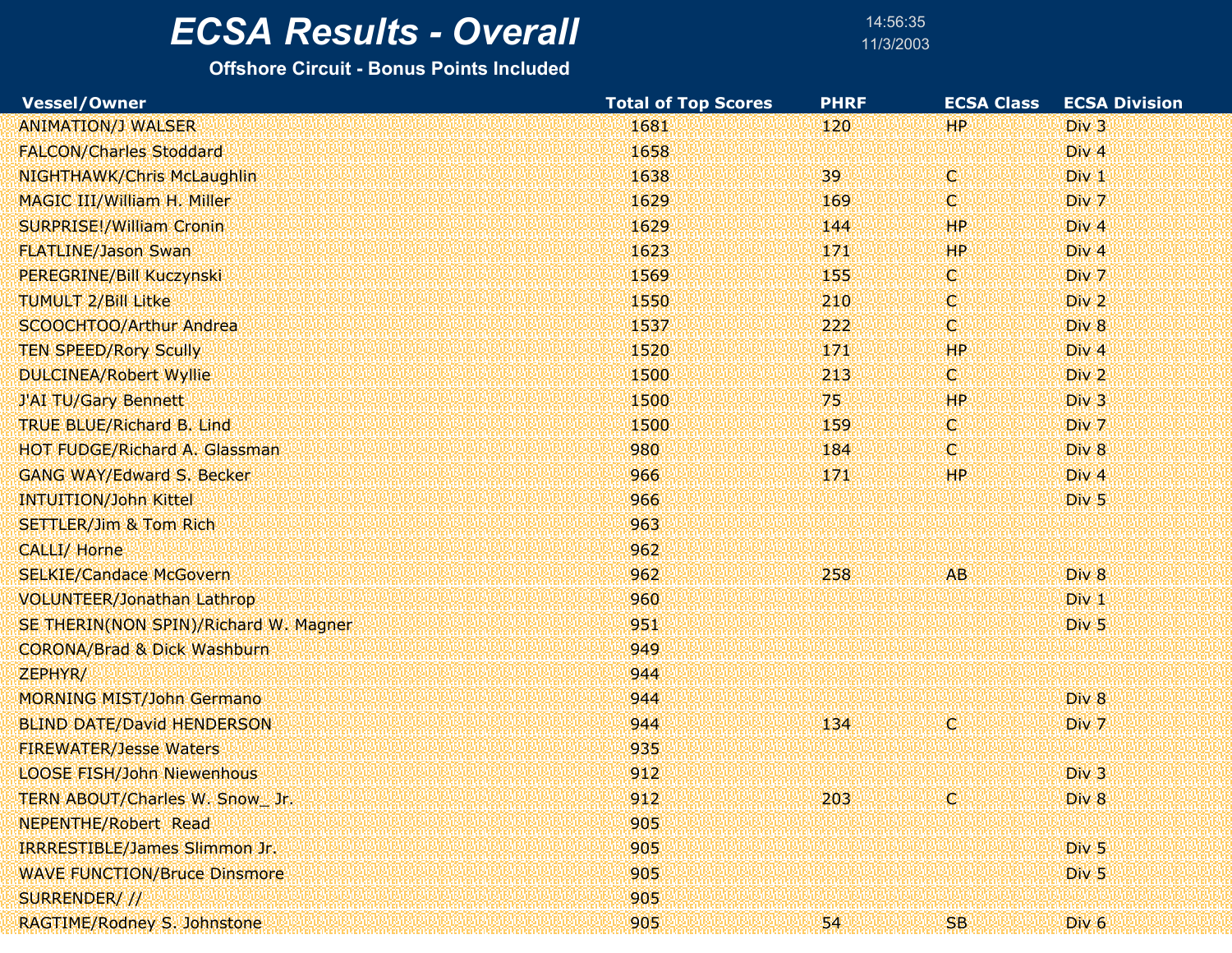14:56:3511/3/2003

| Vessel/Owner                              | <b>Total of Top Scores</b> | <b>PHRF</b>   | <b>ECSA Class</b> | <b>ECSA Division</b> |  |
|-------------------------------------------|----------------------------|---------------|-------------------|----------------------|--|
| <b>JAGULAR/Francis X. Closter</b>         | 905                        | $ 118\rangle$ | ₩                 | Div <sub>1</sub>     |  |
| <b>TRASH TALK/Brandon Flack</b>           | 894                        |               |                   |                      |  |
| SILENT PASSAGE/ COSTER                    | 889                        |               |                   | Div 8                |  |
| <b>OSPREY/George Martin</b>               | 888                        |               |                   | Div <sub>1</sub>     |  |
| PHOENIX/Bruce Cox                         | 879                        |               |                   | Div <sub>2</sub>     |  |
| <b>SONJA/Charles Link</b>                 | 865                        | 240           | <b>AB</b>         | Div 8                |  |
| <b>TELESIS/S. Edward Jeter</b>            | 853                        |               |                   | Div 7                |  |
| POSEIDON/Peter L. Costas                  | 853                        | 197           | <b>AB</b>         | Div <sub>5</sub>     |  |
| POUND FOOLISH/Eric Hakansen Bob Toothaker | 847                        |               |                   | Div 2                |  |
| BRUJA/R. Ronshagen                        | 847                        |               | <b>HP</b>         | Div <sub>4</sub>     |  |
| TIGGER TOO!/Stephen Rizzo                 | 844                        |               |                   |                      |  |
| <b>VENTURE/ GIRARD</b>                    | 836                        |               |                   |                      |  |
| DESTINY/Aborn D. Smith                    | 836                        | 215           | K.                | Div <sub>2</sub>     |  |
| <b>SHAMROCK/G. Robert O'Brien</b>         | 836                        | 120           | C.                | Div <sub>1</sub>     |  |
| <b>REACH/Jack Neades</b>                  | 830                        |               |                   | Div 7                |  |
| DOLCE VENTO/Vincent J. Varano             | 815                        | 153           | X.                | Div 7                |  |
| <b>PEGASUS/ WALKER</b>                    | 810                        |               |                   |                      |  |
| <b>SLINGSHOT/Jack Greifzu</b>             | 807                        | 138           | <b>HP</b>         | Div 4                |  |
| <b>CELEBRATION/Gerald/Priscilla Long</b>  | 807                        | 138           | V.                | Div 2                |  |
| NIMBUS 2000/Richard Hansen                | 805                        | 162           | C.                | Div <sub>2</sub>     |  |
| <b>CHAOS/Arnold Grant</b>                 | 802                        |               |                   |                      |  |
| WASSAIC///                                | 802                        |               |                   |                      |  |
| <b>ESCAPADE/John J. Uss</b>               | 797                        |               |                   | Div <sub>1</sub>     |  |
| L'ARCHE DE NOE'/Eric Sauer                | 793                        | 139           | X.                | Div 2                |  |
| <b>OUR TERN/Jack Washbrun</b>             | 776                        |               |                   | Div <sub>5</sub>     |  |
| <b>ALCYONE/Bruce K. Girton</b>            | 774                        | 144           | C.                | Div <sub>2</sub>     |  |
| <b>ASTERIX/Ted Parker</b>                 | 750                        |               |                   |                      |  |
| <b>CARPE DIEM/Joseph KAPLOWE</b>          | 750                        |               | C                 | Div <sub>5</sub>     |  |
| <b>ESCAPADE/Robert W. Koucky</b>          | 750                        | 138           | HP.               | Div 4                |  |
| SYRAH/Yaakov Bar-Shalom                   | 750                        |               | O.                | Div 8                |  |
| <b>SERENDIPITY/Anthony Gallo</b>          | 750                        | 174           | C.                | Div <sub>2</sub>     |  |
| <b>KNOT BUSY/Ted Dunton</b>               | 718                        | 217           | K.                | Div 8                |  |
| PISCES III/William Stoddard               | 707                        |               |                   | Div 8                |  |
|                                           |                            |               |                   |                      |  |